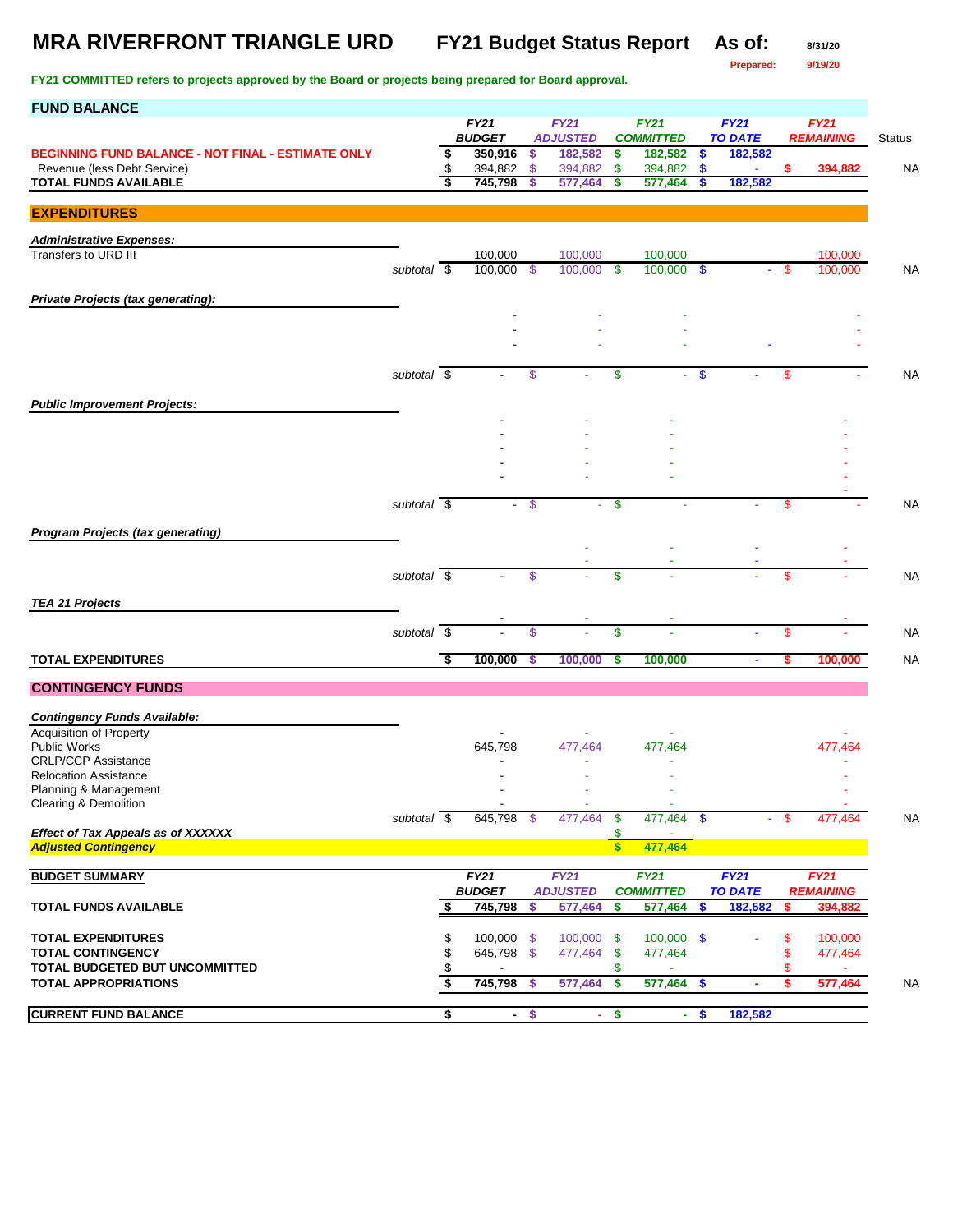# **MRA FRONT ST URD FY21 Budget Status Report As of:** 8/31/20<br>Prepared: 9/19/20

**Prepared:** 

| <b>FUND BALANCE</b>                                                                                             |                              |               |                                |               |                                 |              |                               |      |                                    |                |
|-----------------------------------------------------------------------------------------------------------------|------------------------------|---------------|--------------------------------|---------------|---------------------------------|--------------|-------------------------------|------|------------------------------------|----------------|
|                                                                                                                 | <b>FY21</b><br><b>BUDGET</b> |               | <b>FY21</b><br><b>ADJUSTED</b> |               | <b>FY21</b><br><b>COMMITTED</b> |              | <b>FY21</b><br><b>TO DATE</b> |      | <b>FY21</b><br><b>REMAINING</b>    | <b>Status</b>  |
| <b>BEGINNING FUND BALANCE - NOT FINAL - ESTIMATE ONLY</b>                                                       | \$<br>447,600                | \$            | 628,244                        | \$            | 628,244                         | $\mathbf{s}$ | 628,244                       |      |                                    |                |
| Revenue (less Debt Service)                                                                                     | 727,887                      | \$            | 727,887                        | \$            | 727,887                         | \$           |                               | \$   | 727,887                            | NA             |
| <b>TOTAL FUNDS AVAILABLE</b>                                                                                    | 1,175,487                    | \$            | 1,356,131                      | S             | 1,356,131                       | S.           | 628,244                       |      |                                    |                |
| <b>EXPENDITURES</b>                                                                                             |                              |               |                                |               |                                 |              |                               |      |                                    |                |
| <b>Administrative Expenses:</b>                                                                                 |                              |               |                                |               |                                 |              |                               |      |                                    |                |
| Transfers to URD III                                                                                            |                              |               |                                |               |                                 |              |                               |      |                                    |                |
| subtotal \$                                                                                                     |                              | $\mathcal{S}$ |                                | $\mathbf{\$}$ |                                 | $\mathbf{s}$ |                               | \$   |                                    | <b>NA</b>      |
| Private Projects (tax generating):                                                                              |                              |               |                                |               |                                 |              |                               |      |                                    |                |
| AC by Mariott Hotel - 175 Pattee St - \$1,886,105 bond when available                                           |                              |               |                                |               |                                 |              |                               |      |                                    |                |
| Levasseur Street Townhomes - 304 Levasseur St                                                                   | 6,956                        |               | 6,956                          |               | 6,956                           |              |                               |      |                                    | 6,956 ongoing  |
| Union Block Restoration - 127 East Main<br>Wren Hotel - 201 E Main St - \$587,212 when available (93,539 short) | 579,858                      |               | 579,858                        |               | 579,858                         |              |                               |      | 579,858 ongoing<br>587,212 ongoing |                |
|                                                                                                                 | 488,673                      |               | 587,212                        |               | 587,212                         |              |                               |      |                                    |                |
|                                                                                                                 |                              |               |                                |               |                                 |              |                               |      |                                    |                |
| subtotal \$                                                                                                     | 1,075,487 \$                 |               | 1,174,026                      | -\$           | 1,174,026 \$                    |              |                               | \$   | 1,174,026                          | NA             |
| <b>Public Improvement Projects:</b>                                                                             |                              |               |                                |               |                                 |              |                               |      |                                    |                |
| Missoula Public Library - \$500K total; \$225K remain for FY21+; up to \$                                       | 75,000                       |               | 75,000                         |               | 75,000                          |              |                               |      |                                    | 75,000 ongoing |
| Payne/Library Block - Redevelopment Plan                                                                        | 25,000                       |               | 25,000                         |               | 25,000<br>÷                     |              |                               |      |                                    | 25,000 ongoing |
|                                                                                                                 |                              |               |                                |               |                                 |              |                               |      |                                    |                |
| subtotal \$                                                                                                     | 100,000 \$                   |               | 100,000                        | -\$           | 100,000                         |              |                               | \$   | 100,000                            | NA             |
| <b>Program Projects (tax generating)</b>                                                                        |                              |               |                                |               |                                 |              |                               |      |                                    |                |
|                                                                                                                 |                              |               |                                |               |                                 |              |                               |      |                                    |                |
| subtotal $\overline{\$}$                                                                                        |                              |               |                                |               |                                 |              |                               |      |                                    |                |
|                                                                                                                 |                              | \$            |                                | \$            |                                 |              |                               | \$   |                                    | <b>NA</b>      |
| <b>MAP-21 Projects</b>                                                                                          |                              |               |                                |               |                                 |              |                               |      |                                    |                |
| subtotal \$                                                                                                     |                              | \$            |                                | \$            |                                 |              |                               | \$   |                                    | <b>NA</b>      |
|                                                                                                                 |                              |               |                                |               |                                 |              |                               |      |                                    |                |
| <b>TOTAL EXPENDITURES</b>                                                                                       | \$<br>1,175,487              | \$            | 1,274,026                      | \$            | 1,274,026                       |              | $\blacksquare$                | \$   | 1,274,026                          | <b>NA</b>      |
| <b>CONTINGENCY FUNDS</b>                                                                                        |                              |               |                                |               |                                 |              |                               |      |                                    |                |
|                                                                                                                 |                              |               |                                |               |                                 |              |                               |      |                                    |                |
| <b>Contingency Funds Available:</b><br><b>Acquisition of Property</b>                                           |                              |               |                                |               |                                 |              |                               |      |                                    |                |
| <b>Public Works</b>                                                                                             |                              |               | 82,105                         |               | 82,105                          |              |                               |      | 82,105                             |                |
| <b>CRLP/CCP Assistance</b>                                                                                      |                              |               |                                |               |                                 |              |                               |      |                                    |                |
| <b>Relocation Assistance</b><br>Planning & Management                                                           |                              |               |                                |               |                                 |              |                               |      |                                    |                |
| <b>Clearing &amp; Demolition</b>                                                                                |                              |               |                                |               |                                 |              |                               |      |                                    |                |
| subtotal \$                                                                                                     | $\blacksquare$               | - \$          | 82,105                         | \$            | 82,105 \$                       |              |                               | - \$ | 82,105                             |                |
| <b>Effect of Tax Appeals as of XXXXXX</b><br><b>Adjusted Contingency</b>                                        |                              |               |                                | \$<br>\$      | 82,105                          |              |                               |      |                                    |                |
|                                                                                                                 |                              |               |                                |               |                                 |              |                               |      |                                    |                |
| <b>BUDGET SUMMARY</b>                                                                                           | FY21                         |               | FY21                           |               | FY21                            |              | FY21                          |      | <b>FY21</b>                        |                |
|                                                                                                                 | <b>BUDGET</b>                |               | <b>ADJUSTED</b>                |               | <b>COMMITTED</b>                |              | <b>TO DATE</b>                |      | <b>REMAINING</b>                   |                |
| <b>TOTAL FUNDS AVAILABLE</b>                                                                                    | 1,175,487                    |               | 1,356,131                      | \$            | 1,356,131                       | S.           | 628,244                       | S    | 727,887                            |                |
| <b>TOTAL EXPENDITURES</b>                                                                                       | \$<br>1,175,487              | -\$           | 1,274,026                      | \$            | $1,274,026$ \$                  |              |                               | \$   | 1,274,026                          |                |
| <b>TOTAL CONTINGENCY</b>                                                                                        |                              | \$            | 82,105                         | \$            | 82,105                          |              |                               | \$   | 82,105                             |                |
| TOTAL BUDGETED BUT UNCOMMITTED                                                                                  |                              |               |                                | \$            |                                 |              |                               |      |                                    |                |
| <b>TOTAL APPROPRIATIONS</b>                                                                                     | 1,175,487                    | <b>S</b>      | 1,356,131                      | S             | 1,356,131                       | <b>S</b>     | $\blacksquare$                | s    | 1,356,131                          | <b>NA</b>      |
| <b>CURRENT FUND BALANCE</b>                                                                                     | \$<br>$\blacksquare$         | \$            | $\blacksquare$                 | \$            | ٠                               | \$           | 628,244                       |      |                                    |                |
| <b>CONTINGENCY REMAINING + PROJECT SAVINGS</b>                                                                  |                              |               |                                |               |                                 |              |                               | \$   | 82,105                             |                |
|                                                                                                                 |                              |               |                                |               |                                 |              |                               |      |                                    |                |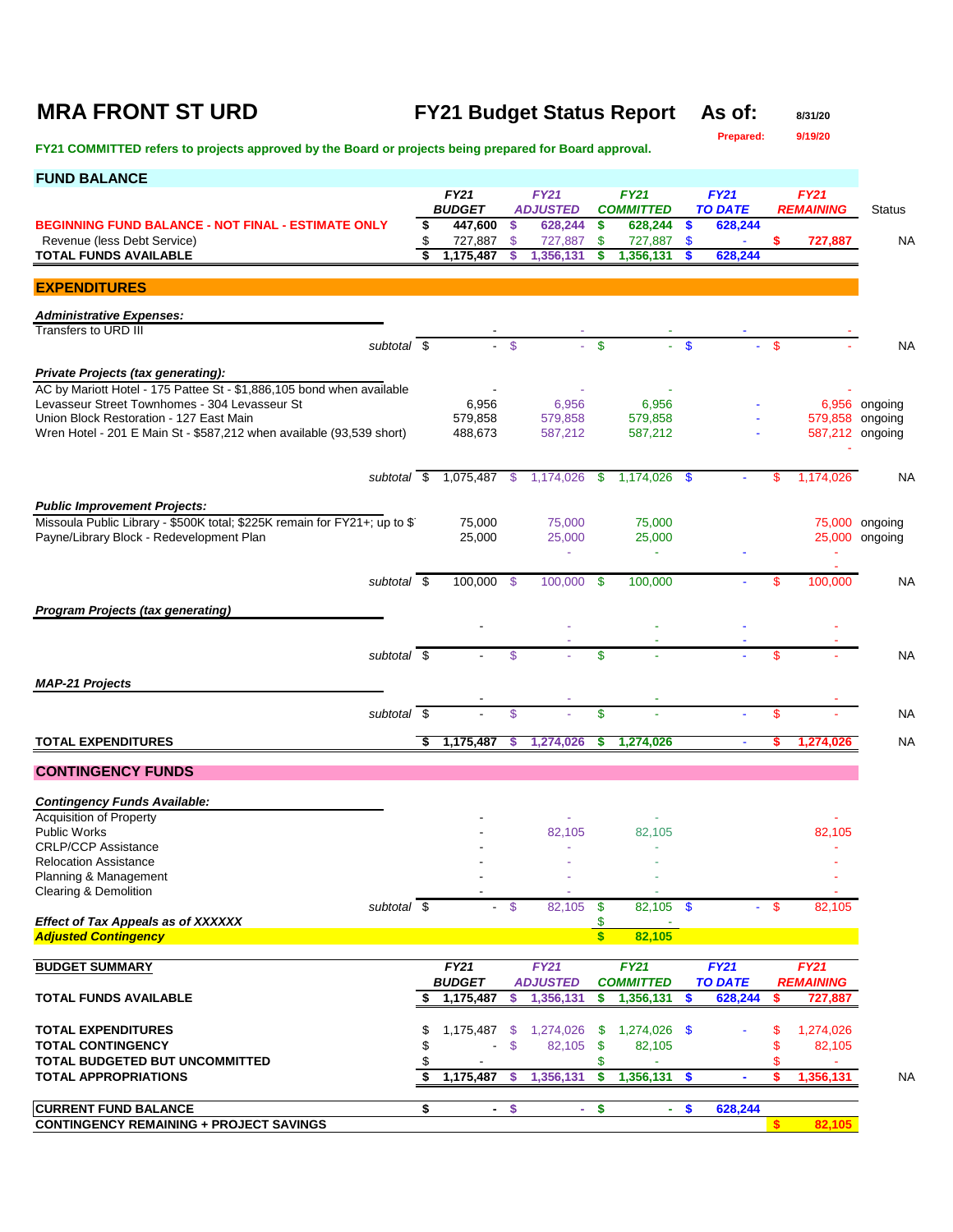## **MRA URD II FY21 Budget Status Report** As of: 8/31/20

**Prepared: 9/19/20**

| <b>FUND BALANCE</b>                                                                                      |                     |    |                                       |        |                              |          |                               |                        |                             |        |                                    |                           |
|----------------------------------------------------------------------------------------------------------|---------------------|----|---------------------------------------|--------|------------------------------|----------|-------------------------------|------------------------|-----------------------------|--------|------------------------------------|---------------------------|
|                                                                                                          |                     |    | <b>FY21</b>                           |        | <b>FY21</b>                  |          | <b>FY21</b>                   |                        | <b>FY21</b>                 |        | <b>FY21</b>                        |                           |
| <b>BEGINNING FUND BALANCE - NOT FINAL - ESTIMATE ONLY</b>                                                |                     | \$ | <b>BUDGET</b><br>2,400,000            | S      | <b>ADJUSTED</b><br>1,989,337 |          | <b>COMMITTED</b><br>1,989,337 | \$                     | <b>TO DATE</b><br>1,989,337 |        | <b>REMAINING</b>                   | <b>Status</b>             |
| Revenue (less Debt Service)                                                                              |                     | \$ | 2,792,894                             | -S     | 2,792,894                    | \$       | 2,792,894                     | \$                     |                             | S.     | 2,792,894                          | <b>NA</b>                 |
| <b>TOTAL FUNDS AVAILABLE</b>                                                                             |                     | \$ | 5,192,894                             |        | 4,782,231                    | S        | 4,782,231                     | \$.                    | 1,989,337                   |        |                                    |                           |
| <b>EXPENDITURES</b>                                                                                      |                     |    |                                       |        |                              |          |                               |                        |                             |        |                                    |                           |
| <b>Administrative Expenses:</b>                                                                          |                     |    |                                       |        |                              |          |                               |                        |                             |        |                                    |                           |
| Transfers to URD III                                                                                     |                     |    | 150,000                               |        | 150,000                      |          | 150,000                       |                        |                             |        |                                    | 150,000 pending           |
|                                                                                                          | subtotal \$         |    | 150,000 \$                            |        | 150,000 \$                   |          | 150,000 \$                    |                        |                             | $-$ \$ | 150,000                            | <b>NA</b>                 |
| <b>Private Projects (tax generating):</b>                                                                |                     |    |                                       |        |                              |          |                               |                        |                             |        |                                    |                           |
| 1901 Maple Street - MSJ Properties Housing<br>Blackfoot River Outfitters - 225 N Russell Street          |                     |    | 69,885<br>80,582                      |        | 69,885<br>80,582             |          | 69,885<br>80,582              |                        | 75,320                      |        | 5,263                              | 69,885 ongoing<br>ongoing |
| Burton Street Apartments - 525 Burton Street                                                             |                     |    | 123,994                               |        | 123,994                      |          | 123,994                       |                        |                             |        | 123,994                            | ongoing                   |
| DJ&A Office Building - 2000 Maple Street<br>Ponderosa Village - 1029 West Pine Street                    |                     |    | 301,432<br>96,000                     |        | 301,432<br>96,000            |          | 301,432<br>96,000             |                        |                             |        | 301,432 ongoing<br>96,000          | ongoing                   |
| Sentinel Property Medical Offices - 1900 West Broadway                                                   |                     |    | 1,170,611                             |        | 1,170,611                    |          | 1,170,611                     |                        |                             |        | 1,170,611 ongoing                  |                           |
|                                                                                                          |                     |    |                                       |        |                              |          |                               |                        |                             |        |                                    |                           |
|                                                                                                          | subtotal \$         |    | 1,842,504 \$                          |        | 1,842,504                    | <b>S</b> | 1,842,504                     | <b>S</b>               | 75,320                      | \$.    | 1,767,185                          | 4%                        |
|                                                                                                          |                     |    |                                       |        |                              |          |                               |                        |                             |        |                                    |                           |
| <b>Public Improvement Projects:</b><br>Housing Policy Implementation - \$10K/yr (FY20, FY21, FY22)       |                     |    | 10,000                                |        | 10,000                       |          | 10,000                        |                        |                             |        |                                    | 10,000 ongoing            |
| <b>Legal Services</b>                                                                                    |                     |    | 10,000                                |        | 10,000                       |          |                               |                        |                             |        | 10,000                             | set aside                 |
| Missoula Food Bank & Community Center - PHC Satelite Clinic                                              |                     |    | 433,840                               |        | 433,840                      |          | 433,840                       |                        |                             |        | 433,840                            | ongoing                   |
| Police Facility - 101 North Catlin (\$250K/yr FY19-FY22)<br>Sidewalks - 2nd & 3rd Street - Construction  |                     |    | 250,000<br>462,202                    |        | 250,000<br>234,604           |          | 250,000<br>234,604            |                        | 219,624                     |        | 250,000<br>14,980                  | ongoing<br>ongoing        |
| Sidewalks - 2nd & 3rd Street - Design, Engineering, Const. Admin                                         |                     |    | $\blacksquare$                        |        | 22,926                       |          | 22,926                        |                        | 16,003                      |        | 6,924                              | ongoing                   |
| Sidewalks - 2nd & 3rd Street - MRL Crossing                                                              |                     |    |                                       |        | 5,742                        |          | 5,742                         |                        |                             |        | 5,742                              | ongoing                   |
| Silver Park - Public Art - "Perseverance" Lighting<br>Sidewalks - Inez, 1st & 2nd Streets - Construction |                     |    | 7,476<br>450,000                      |        | 25,000<br>450,000            |          | 25,000<br>450,000             |                        |                             |        | 25,000<br>450,000                  | ongoing<br>pending        |
| Sidewalks - Inez, 1st & 2nd Streets - Design, Engineering, Const. Admin                                  |                     |    |                                       |        |                              |          |                               |                        |                             |        |                                    | pending                   |
| Sleepy Inn - 1427 West Broadway - Fence Installation<br>YWCA Expansion - 1800 S 3rd St W                 |                     |    | 142,404                               |        | 2,650<br>142,404             |          | 2,650<br>142,404              |                        | 2,650                       |        | 142,404 ongoing                    | done                      |
|                                                                                                          |                     |    |                                       |        |                              |          |                               |                        |                             |        |                                    |                           |
|                                                                                                          |                     |    | subtotal \$ 1,765,922 \$ 1,587,166 \$ |        |                              |          | 1,577,166                     | $\sqrt{3}$             | 238,277                     | \$.    | 1,348,889                          | 15%                       |
|                                                                                                          |                     |    |                                       |        |                              |          |                               |                        |                             |        |                                    |                           |
| Program (CCP/CRLP/FIP) Projects (tax generating)                                                         |                     |    |                                       |        |                              |          |                               |                        |                             |        |                                    | done                      |
|                                                                                                          |                     |    |                                       |        |                              |          |                               |                        |                             |        |                                    |                           |
| <b>Unidentified Program Projects</b>                                                                     | subtotal \$         |    |                                       | \$     |                              | \$       |                               | \$                     |                             | \$     |                                    | <b>NA</b>                 |
|                                                                                                          |                     |    |                                       |        |                              |          |                               |                        |                             |        |                                    |                           |
| <b>Federally Assisted Projects</b>                                                                       |                     |    |                                       |        |                              |          |                               |                        |                             |        |                                    |                           |
|                                                                                                          | subtotal $\sqrt{s}$ |    |                                       | \$     |                              | \$       |                               |                        |                             | \$     |                                    | <b>NA</b>                 |
|                                                                                                          |                     |    |                                       |        |                              |          |                               |                        |                             |        |                                    |                           |
| <b>TOTAL EXPENDITURES</b>                                                                                |                     | \$ | 3,758,426                             | -S     | 3,579,670                    | \$       | 3,569,670                     | \$                     | 313,596                     |        | 3,266,074                          | 9%                        |
| <b>CONTINGENCY FUNDS</b>                                                                                 |                     |    |                                       |        |                              |          |                               |                        |                             |        |                                    |                           |
| <b>Contingency Funds Available:</b>                                                                      |                     |    |                                       |        |                              |          |                               |                        |                             |        |                                    |                           |
| <b>Acquisition of Property</b>                                                                           |                     |    | 100,000                               |        | 100,000                      |          | 100,000                       |                        |                             |        | 100,000                            |                           |
| <b>Public Works</b>                                                                                      |                     |    | 1,134,468                             |        | 902,561                      |          | 902,561                       |                        |                             |        | 902,561                            |                           |
| <b>CRLP/CCP Assistance</b><br><b>Relocation Assistance</b>                                               |                     |    |                                       |        |                              |          |                               |                        |                             |        |                                    |                           |
| Planning & Management                                                                                    |                     |    | 100,000                               |        | 100,000                      |          | 100,000                       |                        |                             |        | 100,000                            |                           |
| <b>Clearing &amp; Demolition</b>                                                                         | subtotal \$         |    | 100,000<br>1,434,468                  | - \$   | 100,000<br>,202,561          |          | 100,000<br>1,202,561          | <b>S</b>               |                             | -S     | 100,000<br>,202,561                |                           |
| <b>Effect of Tax Appeals as of XXXXXX</b>                                                                |                     |    |                                       |        |                              |          |                               |                        |                             |        |                                    |                           |
| <b>Adjusted Contingency</b>                                                                              |                     |    |                                       |        |                              |          | \$ 1,202,561                  |                        |                             |        |                                    |                           |
| <b>BUDGET SUMMARY</b>                                                                                    |                     |    | <b>FY21</b>                           |        | <b>FY21</b>                  |          | <b>FY21</b>                   |                        | <b>FY21</b>                 |        | <b>FY21</b>                        |                           |
| <b>TOTAL FUNDS AVAILABLE</b>                                                                             |                     |    | <b>BUDGET</b><br>5,192,894            | S.     | <b>ADJUSTED</b><br>4,782,231 | S.       | <b>COMMITTED</b><br>4,782,231 | S.                     | <b>TO DATE</b><br>1,989,337 | S      | <b>REMAINING</b><br>2,792,894      |                           |
|                                                                                                          |                     |    |                                       |        |                              |          |                               |                        |                             |        |                                    |                           |
| <b>TOTAL EXPENDITURES</b>                                                                                |                     |    | 3,758,426                             | - \$   | 3,579,670                    | - 56     | $3,569,670$ \$                |                        | 313,596                     | - \$   | 3,256,074                          |                           |
| <b>TOTAL CONTINGENCY</b><br>TOTAL BUDGETED BUT UNCOMMITTED                                               |                     | \$ | 1,434,468                             | \$     | 1,202,561                    | \$       | 1,202,561<br>10,000           |                        |                             |        | 1,202,561<br>10,000                |                           |
| <b>TOTAL APPROPRIATIONS</b>                                                                              |                     | S. |                                       |        | $5,192,894$ \$ 4,782,231 \$  |          | 4,782,231 \$                  |                        | 313,596                     |        | 4,468,635                          | 7%                        |
|                                                                                                          |                     |    |                                       |        |                              |          |                               |                        |                             |        |                                    |                           |
| <b>CURRENT FUND BALANCE</b><br>Less Long Term Receivables (MWC Notes) not readily available for projects |                     | \$ |                                       | $-$ \$ |                              | $-$ \$   |                               | $-$ \$<br>$\mathbf{s}$ | 1,675,741<br>(400, 665)     |        | <b>Adj. Contingency</b><br>801,896 |                           |
| <b>ADJUSTED FUND BALANCE</b>                                                                             |                     |    |                                       |        |                              |          |                               |                        | \$1,275,076                 |        |                                    |                           |
| <b>CONTINGENCY + PROJECT SAVINGS - MWC NOTES</b>                                                         |                     |    |                                       |        |                              |          |                               |                        |                             | \$.    | 801,896                            |                           |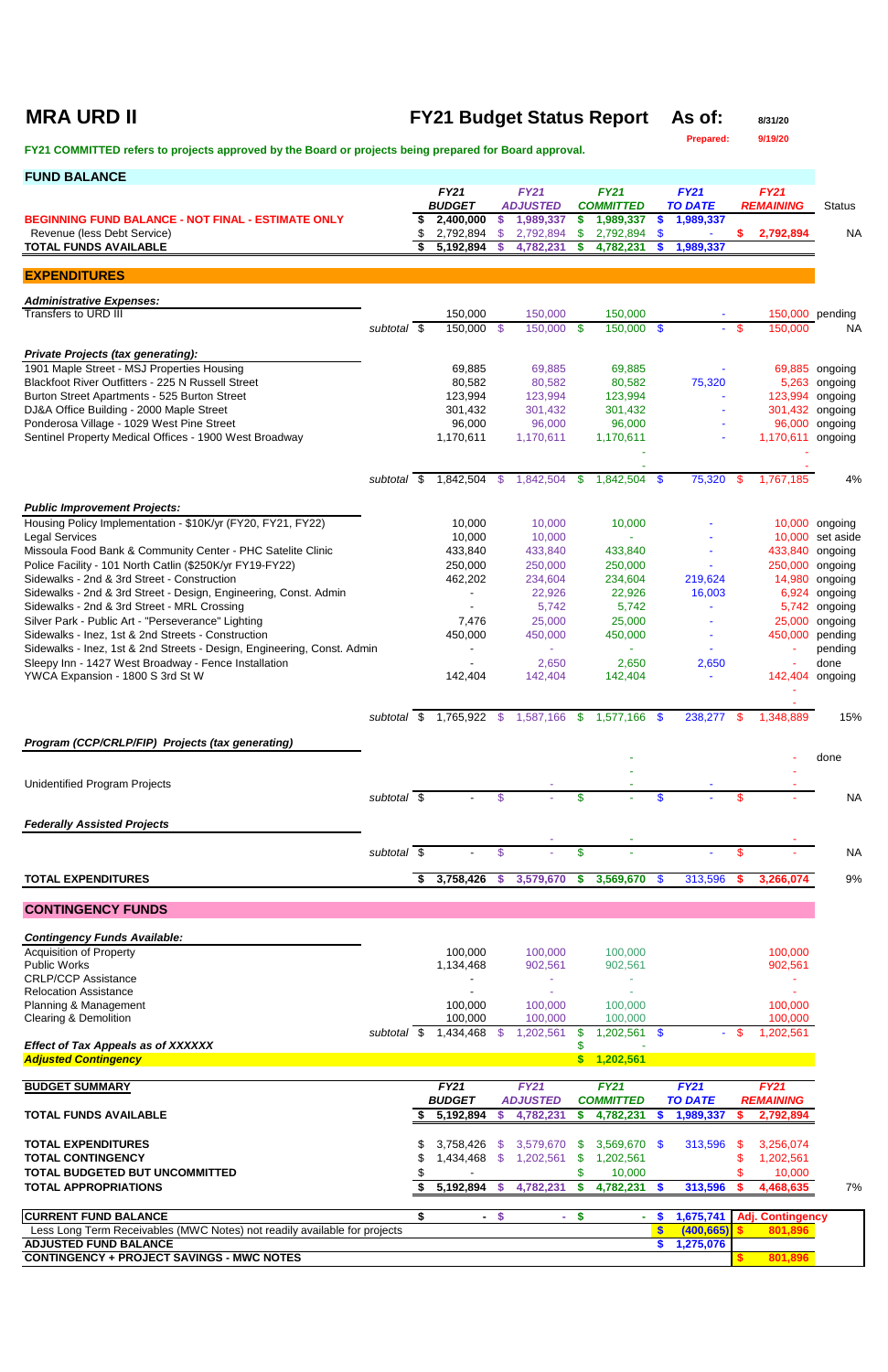## **MRA URD III FY21 Budget Status Report** As of: 8/31/20

**Prepared: 9/18/20**

| <b>FUND BALANCE</b>                                                                            |             |    |                              |          |                                |                           |                                 |           |                               |                |                                      | <b>Status</b>                    |
|------------------------------------------------------------------------------------------------|-------------|----|------------------------------|----------|--------------------------------|---------------------------|---------------------------------|-----------|-------------------------------|----------------|--------------------------------------|----------------------------------|
|                                                                                                |             |    | <b>FY21</b><br><b>BUDGET</b> |          | <b>FY21</b><br><b>ADJUSTED</b> |                           | <b>FY21</b><br><b>COMMITTED</b> |           | <b>FY21</b><br><b>TO DATE</b> |                | <b>FY21</b><br><b>REMAINING</b>      | %                                |
| <b>BEGINNING FUND BALANCE - NOT FINAL - ESTIMATE ONLY</b>                                      |             | \$ | 3,054,135                    | -\$      | 3,054,135                      | \$                        | 3,054,135                       | \$        | 3,054,135                     |                |                                      |                                  |
| Revenue (less Debt Service)<br><b>TOTAL FUNDS AVAILABLE</b>                                    |             | S  | 4,259,504 \$<br>7,313,639    | -\$      | 4,259,504<br>7,313,639         | \$.<br>\$                 | 4,259,504<br>7,313,639          | -\$<br>\$ | 3,054,135                     | \$             | 4,259,504 NA                         |                                  |
| <b>EXPENDITURES</b>                                                                            |             |    |                              |          |                                |                           |                                 |           |                               |                |                                      |                                  |
| <b>Administrative Expenses:</b>                                                                |             |    |                              |          |                                |                           |                                 |           |                               |                |                                      |                                  |
| <b>Personnel Services</b><br><b>Supplies</b>                                                   |             |    | 660,538<br>9,126             |          | 660,538<br>9,126               |                           | 660,538<br>9,126                |           | 81,069<br>112                 |                | 579,469<br>9,014                     |                                  |
| <b>Purchased Services</b>                                                                      |             |    | 352,200                      |          | 352,200                        |                           | 352,200                         |           | 1,889                         |                | 350,311                              |                                  |
| <b>Grants &amp; Contributions</b><br><b>Capital Outlay</b>                                     |             |    |                              |          |                                |                           |                                 |           |                               |                |                                      |                                  |
|                                                                                                | subtotal \$ |    | 1,021,864 \$                 |          | 1,021,864 \$                   |                           | 1,021,864 \$                    |           | 83,069                        | \$             | 938,795 8%                           |                                  |
| <b>Private Projects (tax generating):</b>                                                      |             |    |                              |          |                                |                           |                                 |           |                               |                |                                      |                                  |
| Aspen Grove Therapy & Wellness                                                                 |             |    | 104,200                      |          | 104,200                        |                           | 104,200                         |           |                               |                |                                      | 104,200 ongoing                  |
| Tremper's Kent Plaza - 1200-1210 West Kent Ave                                                 |             |    | 226,100                      |          | 226,100                        |                           | 226,100                         |           |                               |                |                                      | 226,100 ongoing                  |
|                                                                                                |             |    |                              |          |                                |                           |                                 |           |                               |                |                                      |                                  |
|                                                                                                | subtotal \$ |    | 330,300 \$                   |          | 330,300 \$                     |                           | 330,300 \$                      |           | $\mathbf{r}$                  | S.             | 330,300 NA                           |                                  |
| <b>Public Improvement Projects:</b>                                                            |             |    |                              |          |                                |                           |                                 |           |                               |                |                                      |                                  |
| Brooks Street Corridor - TOD Infrastructure Study                                              |             |    | 60,045                       |          | 60,045                         |                           | 60,045                          |           |                               |                |                                      | 60,045 ongoing                   |
| Housing Policy Implementation - \$10K/yr (FY20, FY21, FY22)<br><b>Legal Services</b>           |             |    | 10,000<br>10,000             |          | 10,000<br>10,000               |                           | 10,000                          |           |                               |                | 10,000                               | 10,000 ongoing<br>set aside      |
| Mary Avenue West - Bond - Street Trees                                                         |             |    | 13,474                       |          | 13,474                         |                           | 13,474                          |           |                               |                |                                      | 13,474 ongoing                   |
| Missoula County Fairgrounds - 1101 South Avenue West<br>MRL Bond - Remaining to Transfer to DS |             |    | 1,155,500<br>141,709         |          | 1,155,500<br>141,709           |                           | 1,155,500<br>141,709            |           |                               |                | 1,155,500 ongoing<br>141,709 ongoing |                                  |
| Sidewalks - URD III Northern - Phase 1 - Construction                                          |             |    | 271,498                      |          | 271,498                        |                           | 271,498                         |           | 238,087                       |                | 33,411                               | ongoing                          |
| Sidewalks - URD III Northern - Phase 1 - Design/Eng/Const. Admin                               |             |    | 31,727                       |          | 26,363                         |                           | 26,363                          |           | 25,362                        |                | 1,001                                | ongoing                          |
| Sidewalks - URD III Northern - Phase 2<br><b>Street Trees</b>                                  |             |    | 510,000<br>6,610             |          | 510,000<br>6,610               |                           | 6,610                           |           |                               |                | 510,000                              | pending<br>6,610 ongoing         |
|                                                                                                |             |    |                              |          |                                |                           |                                 |           |                               |                |                                      |                                  |
|                                                                                                | subtotal \$ |    | 2,210,563                    | - \$     | 2,205,199                      | \$                        | 1,685,199                       | - \$      | 263,449                       | \$             | 1,941,750 12%                        |                                  |
| Façade Improvement Program Projects (tax generating)                                           |             |    |                              |          |                                |                           |                                 |           |                               |                |                                      |                                  |
| <b>Uncommitted Program Funds</b>                                                               |             |    |                              |          |                                |                           |                                 |           |                               |                |                                      |                                  |
| Aspen Grove Therapy & Wellness<br>Dram Shop Central - 2700 Paxson Street                       |             |    | 50,000<br>50,000             |          | 50,000                         |                           | 50,000                          |           |                               |                |                                      | 50,000 ongoing<br>50,000 ongoing |
| Tremper's Kent Plaza - 1200-1210 West Kent Ave                                                 |             |    | 150,000                      |          | 50,000<br>150,000              |                           | 50,000<br>150,000               |           |                               |                |                                      | 150,000 ongoing                  |
|                                                                                                | subtotal \$ |    | 250,000 \$                   |          | 250,000 \$                     |                           | 250,000 \$                      |           | $\sim 10$                     | $\mathfrak{S}$ | 250,000 NA                           |                                  |
|                                                                                                |             |    |                              |          |                                |                           |                                 |           |                               |                |                                      |                                  |
| <b>Federally Assisted Projects</b><br>None                                                     |             |    |                              |          |                                |                           |                                 |           |                               |                |                                      |                                  |
|                                                                                                | subtotal \$ |    | $\sim$                       | -\$      | $\sim$                         | $\boldsymbol{\mathsf{s}}$ | $\sim$                          | -\$       |                               | \$.            |                                      |                                  |
| <b>TOTAL EXPENDITURES</b>                                                                      |             | S  | 3,812,727                    | - \$     | 3,807,363                      | \$                        | 3,287,363                       | <b>S</b>  | 346,519                       | -S             | 3,460,844 9%                         |                                  |
| <b>CONTINGENCY FUNDS</b>                                                                       |             |    |                              |          |                                |                           |                                 |           |                               |                |                                      |                                  |
|                                                                                                |             |    |                              |          |                                |                           |                                 |           |                               |                |                                      |                                  |
| <b>Contingency Funds Available:</b><br>Admin Year-End Set Aside                                |             |    | 500,000                      |          | 500,000                        |                           | 500,000                         |           |                               |                | 500,000                              |                                  |
|                                                                                                |             |    |                              |          |                                |                           |                                 |           |                               |                |                                      |                                  |
| <b>Acquisition of Property</b><br><b>Public Works</b>                                          |             |    | 100,000<br>2,700,912         |          | 100,000<br>2,706,276           |                           | 100,000<br>2,706,276            |           |                               |                | 100,000<br>2,706,276                 |                                  |
| <b>MRA Programs</b>                                                                            |             |    |                              |          |                                |                           |                                 |           |                               |                |                                      |                                  |
| <b>Relocation Assistance</b><br>Planning & Management                                          |             |    | 100,000                      |          | 100,000                        |                           | 100,000                         |           |                               |                | 100,000                              |                                  |
| <b>Clearing &amp; Demolition</b>                                                               |             |    | 100,000                      |          | 100,000                        |                           | 100,000                         |           |                               |                | 100,000                              |                                  |
| <b>Effect of Tax Appeals as of XXXXXXX</b>                                                     | subtotal \$ |    | 3,000,912 \$                 |          | 3,006,276                      | \$.                       | 3,006,276 \$                    |           |                               | \$.            | 3,006,276                            |                                  |
| <b>Adjusted Contingency</b>                                                                    |             |    |                              |          |                                | $\mathbf{\$}$             | 3,006,276                       |           |                               |                |                                      |                                  |
| <b>BUDGET SUMMARY</b>                                                                          |             |    | <b>FY21</b>                  |          | <b>FY21</b>                    |                           | <b>FY21</b>                     |           | <b>FY21</b>                   |                | <b>FY21</b>                          |                                  |
|                                                                                                |             |    | <b>BUDGET</b>                |          | <b>ADJUSTED</b>                |                           | <b>COMMITTED</b>                |           | <b>TO DATE</b>                |                | <b>REMAINING</b>                     |                                  |
| <b>TOTAL FUNDS AVAILABLE</b>                                                                   |             |    | 7,313,639                    | <b>S</b> | 7,313,639                      | \$                        | 7,313,639                       | S         | 3,054,135                     | \$.            | 4,259,504                            |                                  |
| <b>TOTAL EXPENDITURES</b>                                                                      |             |    | 3,812,727                    | - \$     | 3,807,363                      | \$                        | 3,287,363                       | - \$      | 346,519                       |                | 2,940,844                            |                                  |
| <b>TOTAL ADMIN SET ASIDE</b>                                                                   |             |    | 500,000 \$                   |          | 500,000                        | \$                        | 500,000 \$                      |           |                               | S              | 500,000                              |                                  |
| <b>TOTAL CONTINGENCY</b><br>TOTAL BUDGETED BUT UNCOMMITTED                                     |             |    | 3,000,912                    | -\$      | 3,006,276                      | \$                        | 3,006,276<br>520,000            |           |                               |                | 3,006,276<br>520,000                 |                                  |
| <b>TOTAL BUDGET</b>                                                                            |             |    | 7,313,639                    | S        | 7,313,639                      |                           | 7,313,639                       |           | 346,519                       |                | 6,967,120 5%                         |                                  |
| <b>CURRENT FUND BALANCE</b>                                                                    |             |    | $\blacksquare$               | \$       | ×.                             | \$                        |                                 |           | 2,707,616                     |                | Adj. Contingency                     |                                  |
| Less Long Term Receivables (MWC Notes & FIP Notes) not readily available for projects          |             |    |                              |          |                                |                           |                                 |           | (220, 905)                    |                | 2,785,37'                            |                                  |
| <b>ADJUSTED FUND BALANCE</b><br><b>CONTINGENCY + PROJECT SAVINGS - NOTES RECEIVABLE</b>        |             |    |                              |          |                                |                           |                                 |           | 2,486,711                     |                | 2,785,371                            |                                  |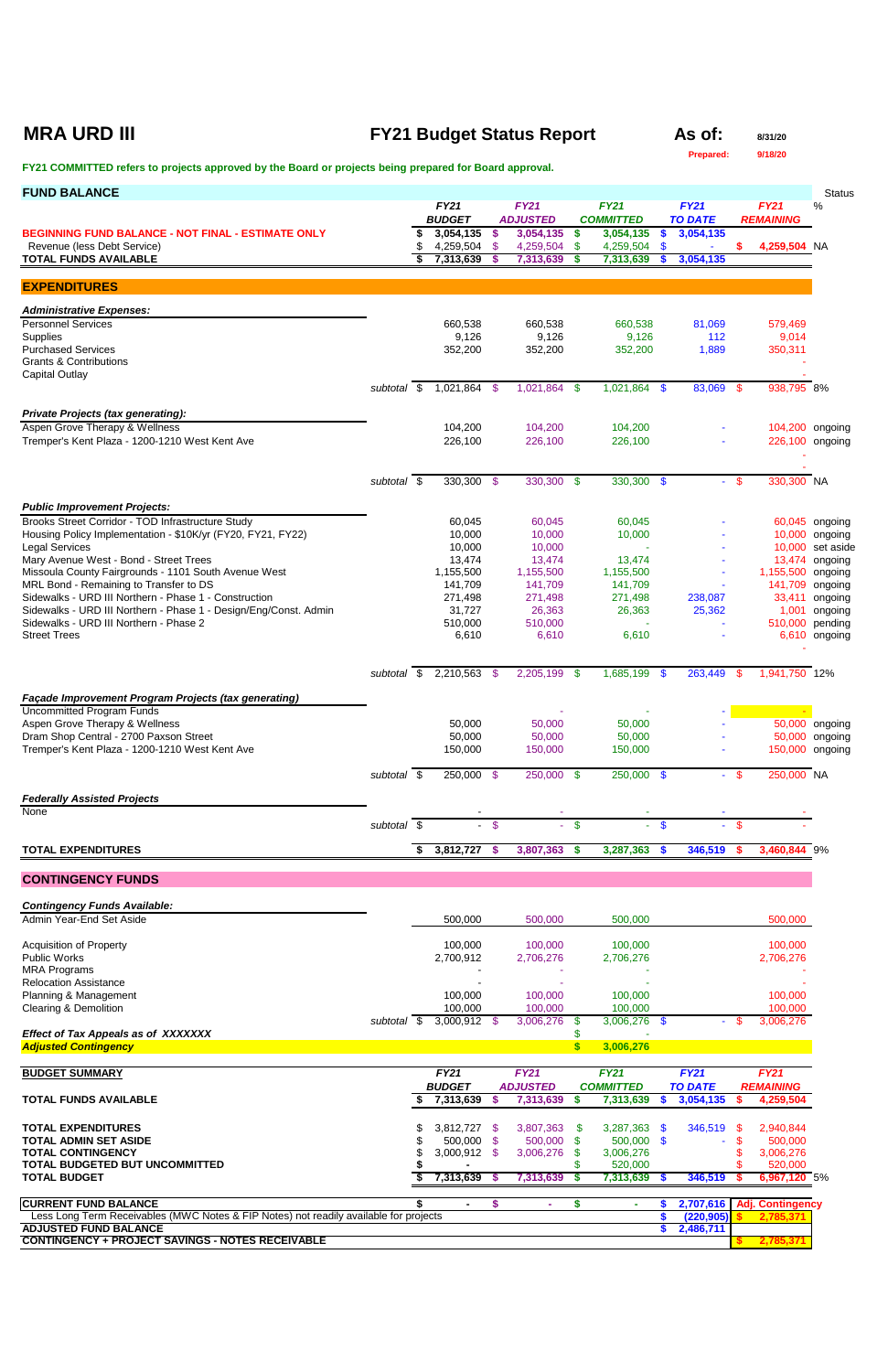## **MRA NORTH RESERVE/SCOTT ST URD FY21 Budget Status Report As of:** 8/31/20

**Prepared: 9/19/20**

| <b>FUND BALANCE</b>                                                       |                          |                              |      |                                |               |                                 |                  |                               |      |                                 |                |
|---------------------------------------------------------------------------|--------------------------|------------------------------|------|--------------------------------|---------------|---------------------------------|------------------|-------------------------------|------|---------------------------------|----------------|
|                                                                           |                          | <b>FY21</b><br><b>BUDGET</b> |      | <b>FY21</b><br><b>ADJUSTED</b> |               | <b>FY21</b><br><b>COMMITTED</b> |                  | <b>FY21</b><br><b>TO DATE</b> |      | <b>FY21</b><br><b>REMAINING</b> | <b>Status</b>  |
| <b>BEGINNING FUND BALANCE - NOT FINAL - ESTIMATE ONLY</b>                 |                          | \$<br>1,148,357              | \$   | 1,120,328                      | \$            | 1,120,328                       | \$               | 1,120,328                     |      |                                 |                |
| Revenue (less Debt Service)                                               |                          | \$<br>7,389,588              | \$   | 7,389,588                      | \$            | 7,389,588                       | \$               | 6,570,980                     | -\$  | 818,608 89%                     |                |
| <b>TOTAL FUNDS AVAILABLE</b>                                              |                          | \$<br>8.537.945              | \$.  | 8,509,916                      | S             | 8,509,916                       | \$               | 7,691,308                     |      |                                 |                |
| <b>EXPENDITURES</b>                                                       |                          |                              |      |                                |               |                                 |                  |                               |      |                                 |                |
| <b>Administrative Expenses:</b>                                           |                          |                              |      |                                |               |                                 |                  |                               |      |                                 |                |
| Transfers to URD III                                                      |                          | 25,000                       |      | 25,000                         |               | 25,000                          |                  |                               |      |                                 | 25,000 pending |
|                                                                           | subtotal \$              | 25,000                       | - \$ | 25,000 \$                      |               | $25,000$ \$                     |                  |                               | \$   | 25,000 NA                       |                |
| Private Projects (tax generating):                                        |                          |                              |      |                                |               |                                 |                  |                               |      |                                 |                |
| \$723,514 Scott Street Village - Phase II & III - Transfer to DS          |                          | 259,047                      |      | 259,047                        |               | 259,047                         |                  |                               |      | 259,047 ongoing                 |                |
|                                                                           |                          |                              |      |                                |               |                                 |                  |                               |      |                                 |                |
|                                                                           | subtotal \$              | 259,047 \$                   |      | 259,047 \$                     |               | 259,047                         | $\mathbf{\$}$    |                               | \$   | 259,047 NA                      |                |
| <b>Public Improvement Projects:</b>                                       |                          |                              |      |                                |               |                                 |                  |                               |      |                                 |                |
| Housing Policy Implementation - \$10K (FY20, FY21, FY22)                  |                          | 10,000                       |      | 10,000                         |               | 10,000                          |                  |                               |      |                                 | 10,000 ongoing |
| Missoula Cemetery - Strategic Plan                                        |                          | 12.750                       |      | 12,750                         |               | 12,750                          |                  |                               |      |                                 | 12,750 ongoing |
| Public Works - Maintenance Facility Plan                                  |                          | 28,817                       |      | 28,817                         |               | 28,817                          |                  |                               |      |                                 | 28,817 ongoing |
| Scott Street Property - Series 2020AB Bond - Purchase & Fees              |                          | 6,508,151                    |      | 6,508,151                      |               | 6,508,151                       |                  | 6,508,151                     |      |                                 | done           |
| Scott Street Property - Series 2020AB Bond - COI                          |                          | 63,020                       |      | 63,020                         |               | 63,020                          |                  | 62,520                        |      |                                 | 500 done       |
| Scott Street Property - Series 2020AB Bond - Rounding - Transfer to DS    |                          | 1,629                        |      | 1,629                          |               | 1,629                           |                  |                               |      | 1,629                           | ongoing        |
| Scott Street Property - Feasibility Due Dilligence, Misc                  |                          | 23,800                       |      | 23,800                         |               | 23,800                          |                  | 3,000                         |      |                                 | 20,800 ongoing |
| Villagio Housing Project - Otis & Shakespeare                             |                          | 1,339,178                    |      | 1,339,178                      |               | 1,339,178                       |                  | $\blacksquare$                |      | 1,339,178 ongoing               |                |
|                                                                           | subtotal $\overline{\$}$ | 7,987,345 \$                 |      | 7,987,345                      | -\$           | 7,987,345                       |                  | 6,573,671                     | - \$ | 1,413,674 82%                   |                |
|                                                                           |                          |                              |      |                                |               |                                 |                  |                               |      |                                 |                |
| <b>Program Projects (tax generating)</b>                                  |                          |                              |      |                                |               |                                 |                  |                               |      |                                 |                |
|                                                                           |                          |                              |      |                                |               |                                 |                  |                               |      |                                 |                |
|                                                                           | subtotal \$              |                              | \$   |                                | \$            |                                 |                  |                               | \$   |                                 | NA             |
| <b>TOTAL EXPENDITURES</b>                                                 |                          | 8,271,392                    | s    | 8,271,392                      | s             | 8,271,392                       |                  | 6,573,671                     |      | 1,697,721                       | 79%            |
| <b>CONTINGENCY FUNDS</b>                                                  |                          |                              |      |                                |               |                                 |                  |                               |      |                                 |                |
|                                                                           |                          |                              |      |                                |               |                                 |                  |                               |      |                                 |                |
| <b>Contingency Funds Available:</b>                                       |                          |                              |      |                                |               |                                 |                  |                               |      |                                 |                |
| <b>Acquisition of Property</b>                                            |                          |                              |      |                                |               |                                 |                  |                               |      |                                 |                |
| <b>Public Works</b>                                                       |                          | 216,553                      |      | 188,524                        |               | 188,524                         |                  |                               |      | 188,524                         |                |
| <b>CRLP/CCP Assistance</b>                                                |                          |                              |      | ä,                             |               | ٠                               |                  |                               |      | ÷,                              |                |
| <b>Relocation Assistance</b><br>Planning & Management                     |                          | 50,000                       |      | 50,000                         |               | 50,000                          |                  |                               |      | 50,000                          |                |
| Clearing & Demolition                                                     |                          |                              |      |                                |               | ×.                              |                  |                               |      | $\sim$                          |                |
|                                                                           | subtotal \$              | 266,553                      | -\$  | 238,524                        | -\$           | 238.524                         | $\mathbf{\$}$    | $\sim$                        | \$   | 238.524                         |                |
| <b>Effect of Tax Appeals as of XXXXXX</b>                                 |                          |                              |      |                                | \$            |                                 |                  |                               |      |                                 |                |
| <b>Adjusted Contingency</b>                                               |                          |                              |      |                                | $\mathbf{s}$  | 238,524                         |                  |                               |      |                                 |                |
| <b>BUDGET SUMMARY</b>                                                     |                          | FY21                         |      | <b>FY21</b>                    |               | <b>FY21</b>                     |                  | FY21                          |      | <b>FY21</b>                     |                |
|                                                                           |                          | <b>BUDGET</b>                |      | <b>ADJUSTED</b>                |               | <b>COMMITTED</b>                |                  | <b>TO DATE</b>                |      | <b>REMAINING</b>                |                |
| <b>TOTAL FUNDS AVAILABLE</b>                                              |                          | \$<br>8,537,945              | s.   | 8,509,916                      | \$            | 8,509,916                       | \$.              | 7,691,308                     | \$   | 818,608                         |                |
|                                                                           |                          |                              |      |                                |               |                                 |                  |                               |      |                                 |                |
| <b>TOTAL EXPENDITURES</b>                                                 |                          | \$                           |      | 8,271,392 \$ 8,271,392 \$      |               |                                 |                  | 8,271,392 \$ 6,573,671        | \$   | 1,697,721                       |                |
| <b>TOTAL CONTINGENCY</b>                                                  |                          | \$<br>266,553 \$             |      | 238,524                        | \$            | 238,524                         |                  |                               | \$   | 238,524                         |                |
| <b>TOTAL BUDGETED BUT UNCOMMITTED</b>                                     |                          |                              |      |                                | \$            |                                 |                  |                               | \$   |                                 |                |
| <b>TOTAL APPROPRIATIONS</b>                                               |                          | \$<br>8,537,945              | - \$ | 8,509,916                      | $\mathbf{\$}$ | 8,509,916                       | \$               | 6,573,671                     | \$   | 1,936,245 77%                   |                |
| <b>CURRENT FUND BALANCE</b>                                               |                          | \$                           | - \$ |                                | - \$          | $\blacksquare$                  | <b>S</b>         | 1,117,637                     |      | <b>Adj. Contingency</b>         |                |
| Less Long Term Receivables (MWC Notes) not readily available for projects |                          |                              |      |                                |               |                                 | $\boldsymbol{s}$ | (74, 608)                     | \$.  | 163,916                         |                |
| <b>ADJUSTED FUND BALANCE</b>                                              |                          |                              |      |                                |               |                                 | \$               | 1,043,029                     |      |                                 |                |
| <b>CONTINGENCY + PROJECT SAVINGS - MWC NOTES</b>                          |                          |                              |      |                                |               |                                 |                  |                               |      | 188,916                         |                |